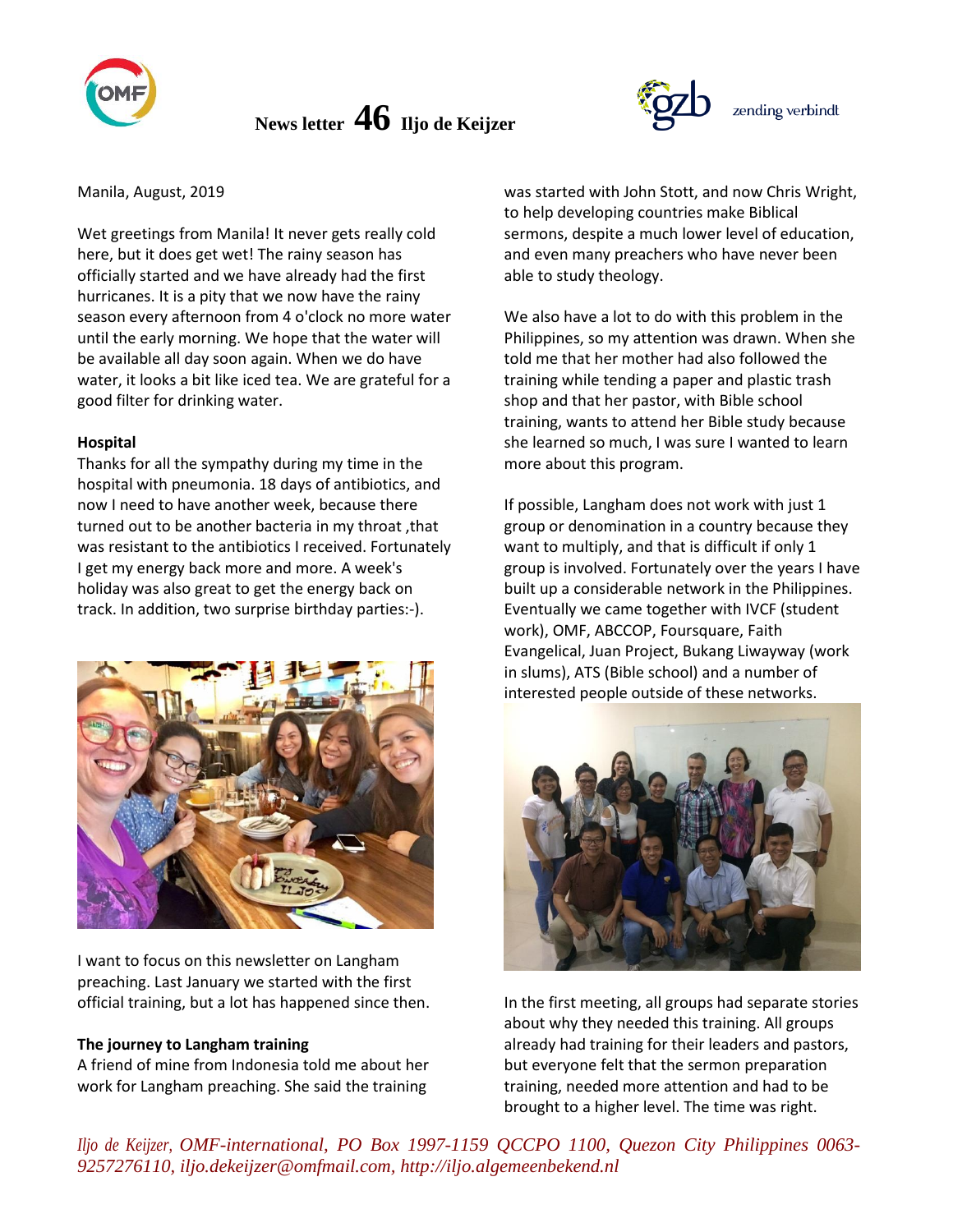



#### **First training week**

Last January we had the first week of training, with around 10 participants from each group/denominaion. It was hard work for a week, but also building relationships between the different denominations.





*Hard work in small groups.*

#### **After the training**

1. preaching clubs

The work was not done after the first week. Everyone was encouraged to start a preaching club. A place where people prepare the sermon together or give feedback on the sermon when it is finished. They have all learned the criteria and steps.



*Group in Samar and Leyte, meeting at the ocean.*

## 2. Small trainings

Because few people were invited per denomination, the material was passed on to people from the same group in many places.



*Training in the Slums of Manila*

3. Special Samar and Leyte training. In November we hope to repeat the training in Samar and Leyte. These islands are especially known for very small churches with pastors without training. Want to give extra attention to them.

*Iljo de Keijzer, OMF-international, PO Box 1997-1159 QCCPO 1100, Quezon City Philippines 0063- 9257276110, iljo.dekeijzer@omfmail.com, http://iljo.algemeenbekend.nl*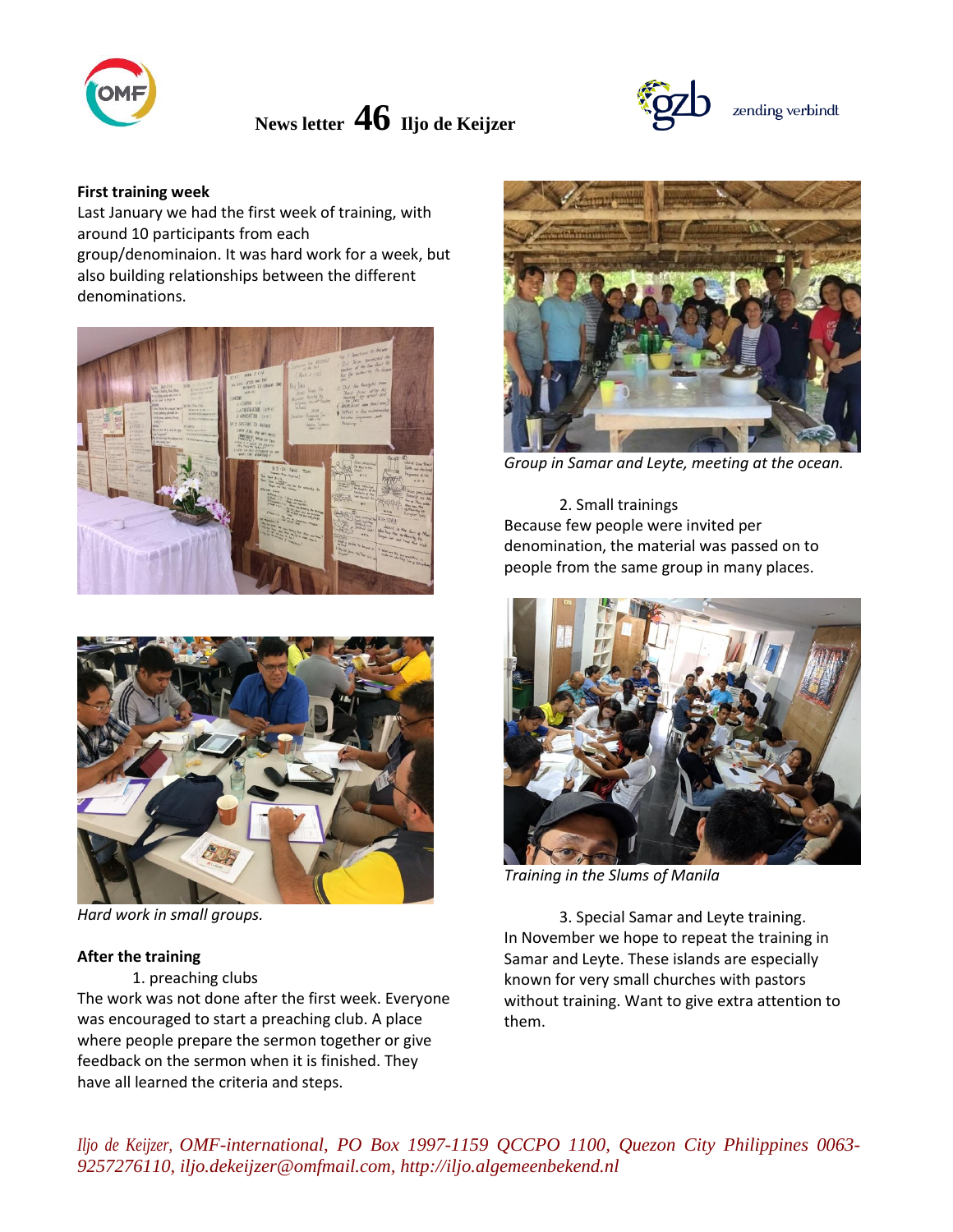

4. Translation material

We are currently busy translating the training material in Filipino (Tagalog) and Waray (the language in Leyte and Samar). We hope to finish that in the coming months.

5. Planning for the second training week. In January 2020, we hope to keep the second training focused on the Old Testament. This takes place in the north of the country. We are already busy coordinating and arranging all the details.

### **Feedback from participants**

"Ma'am, I have tried to pass on to the preachers in my church what I have learned. We are learning a lot but still struggling to find the" big idea ". Thank you very much for inviting us even when we are from a small, poor church. Thank you also for treating us as you treat the "big boys." Rev. Ricky M.

I will be sixty this year and have served God in preaching for most of my adult life, including Biblical preaching, and even completed a master's degree in pastoral theology. However, this training refreshed me so much and I now have a renewed energy to share the true Word of God. Rev. Rene F.

One of my new experiences here: sermon clubs. We will work together in this group to observe our Bible passages: who, what, when, where, huh, repeat words and links, and ask clear questions about the text. We then state the big idea and outline our structure. We want to understand what the author intended to share with their original audience and then how we can use it today. We will then preach the message (sermon) with criticism to each other to learn more.





# **Preaching Club**

"Langham Preaching" educates people worldwide to preach the Bible correctly and culturally effective. I have been voted as a group coordinator, so I will help us to continue.

Gary M.

#### **Agenda:**

| Aug. 12    | Meeting about placing short-term  |
|------------|-----------------------------------|
|            | missionaries at ABCCOP            |
| Aug. 13    | Board of Directors meeting in     |
|            | "Shepherds home of Servant        |
|            | leadership". And a theological    |
|            | meeting in the morning.           |
| Aug 19-20  | Language and culture training for |
|            | new missionaries.                 |
| Aug. 21    | With Melanie and Bukang           |
|            | Liwayway talking about her        |
|            | ministry with them.               |
| 27-29 Aug. | OMF quarterly meetings.           |

*Iljo de Keijzer, OMF-international, PO Box 1997-1159 QCCPO 1100, Quezon City Philippines 0063- 9257276110, iljo.dekeijzer@omfmail.com, http://iljo.algemeenbekend.nl*